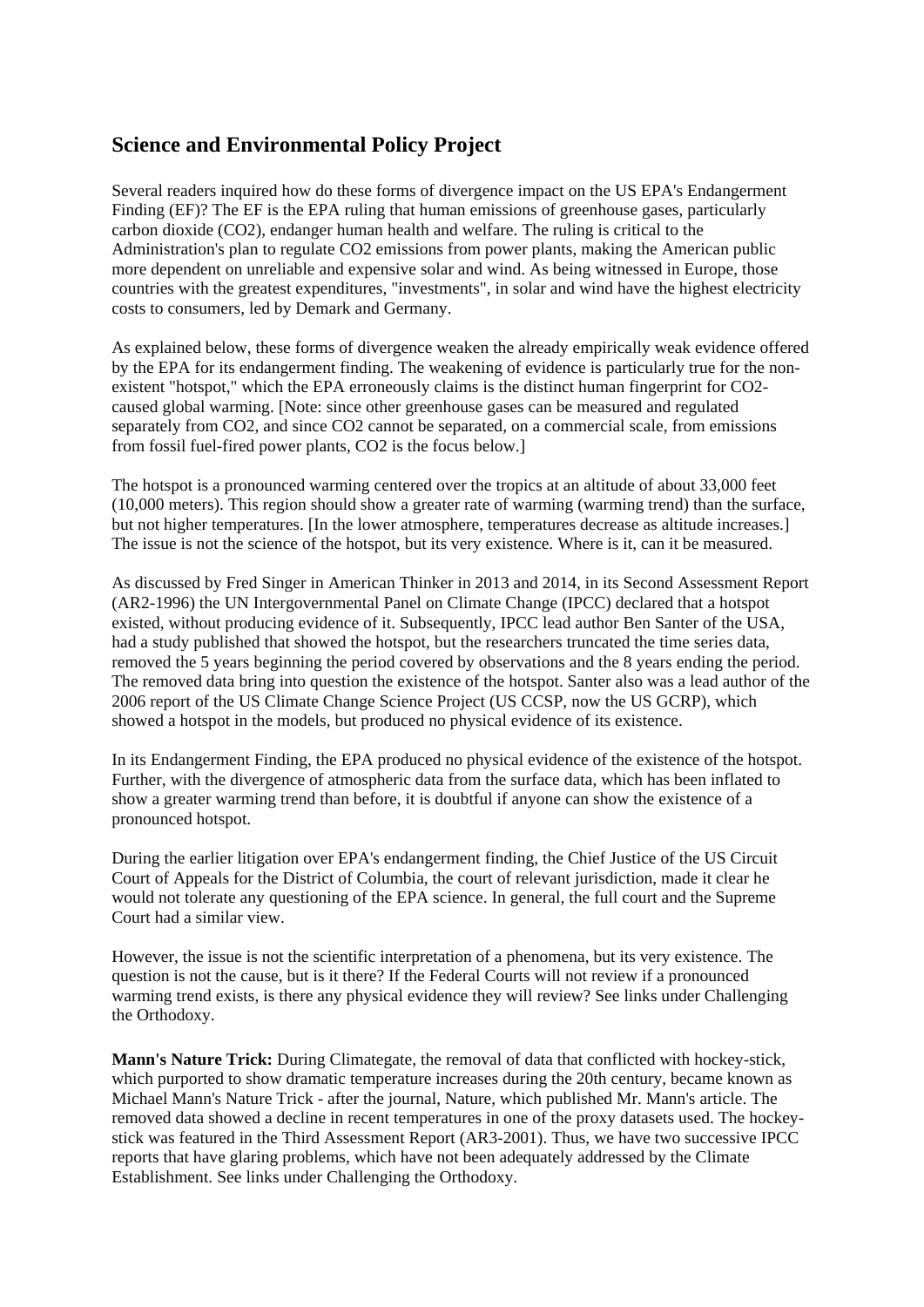**The Show:** The United States is currently the chair of the Arctic Council, a group of the eight countries bordering the Arctic (Canada, United States, Denmark (Greenland), Iceland, Norway, Sweden, Finland, and Russia.). The Council also has a dozen countries with permanent observer status, including China, India, Japan, South Korea, and Singapore.

On August 30  $\&$  31, at the request of the US, officials of these countries attended a meeting titled Conference on Global Leadership in the Arctic: Cooperation, Innovation, Engagement, and Resilience (GLACIER). President Obama used the conference to promote his perceived need for swift action on climate change. China and India refused to sign a non-binding agreement to aggressively address climate change at the 21st session of the Conference of the Parties (COP-21) of the United Nations Framework Convention on Climate Change (UNFCCC) to be held in Paris from November 30 to December 11. Reports of whether or not Russia signed are conflicting. According to a report in The Diplomat, the inability of the President to have total support for a non-binding agreement may indicate difficulties at COP-21.

The President also used event to publicize his interpretation of global warming/climate change. One photo opportunity was the melting of ice in Glacier Bay, where ice has been melting since about 1750. The melting began before the beginning of the Industrial Revolution and major use of fossil fuels, which many blame to be the cause of global warming/climate change. As Patrick Moore, a Greenpeace co-founder, points out, the ice in Glacier Bay has been retreating and advancing for centuries. According oral tradition of the native "Huna Tlingit people, it is said that the glacier has advanced and retreated a number of times during their occupation of the area. Each time the glacier advanced they would move to the village of Hoonah in Icy Strait outside Glacier Bay. When the glacier retreated, many of them would move back into the bay. These multiple migrations were certainly caused by climate change, but it had nothing to do with human activity."

Such photo opportunities may impress Mr Obama's entourage of journalists, however they seem to have a diminishing impact on the American public as explained on the web site Fabius Maximus when discussing the fictitious 97% consensus on climate change and controversies regarding it. The author states: *"Summary: This vignette illustrates important aspects of the climate change debate, and why it has failed to gain sufficient support from Americans to pass large-scale public policy measures. For two decades journalists and scientists have cooperated to produce political propaganda, exaggerating and misrepresenting the work of the IPCC. Their failure should inspire us, showing a resistance to manipulation greater than many people expected (it surprises me)."*

The photo opportunities can be classified as propaganda. Edward Bernays, who helped sell World War I to Americans as necessary to keep the world safe for democracy, praised propaganda as needed to organize the habits and opinions of the masses. It is becoming evident that this target audience is journalists. See Article # 1 and links under Problems in the Orthodoxy, and Communicating Better to the Public - Use Propaganda.

**The Sun:** European Physics News published an article by Henrik Svensmark, a co-founder of the hypothesis that cosmic rays, modulated by the sun, influences the climate on earth. In concluding the article, Svensmark asserts a consistency exists between, variations in cosmic ray flux and climate that warrants additional research.

Willie Soon, a target of those in Congress who organized a witch hunt, was a co-author of another article evaluating the role of solar variability on temperature trends in the Northern Hemisphere. Further, Climate Etc. links to a Russian article that uses data from deep boreholes to establish Earth's surface temperatures for the past 1,000 years. The article suggests that, about 500 years ago, temperatures began rising from the Little Ice Age, not 150 years ago as usually assumed. That 1000 years ago it was warmer than today and the driving factor is natural, solar activity, not humans.

These studies contest the assertions by some in the climate establishment who consider the role of the